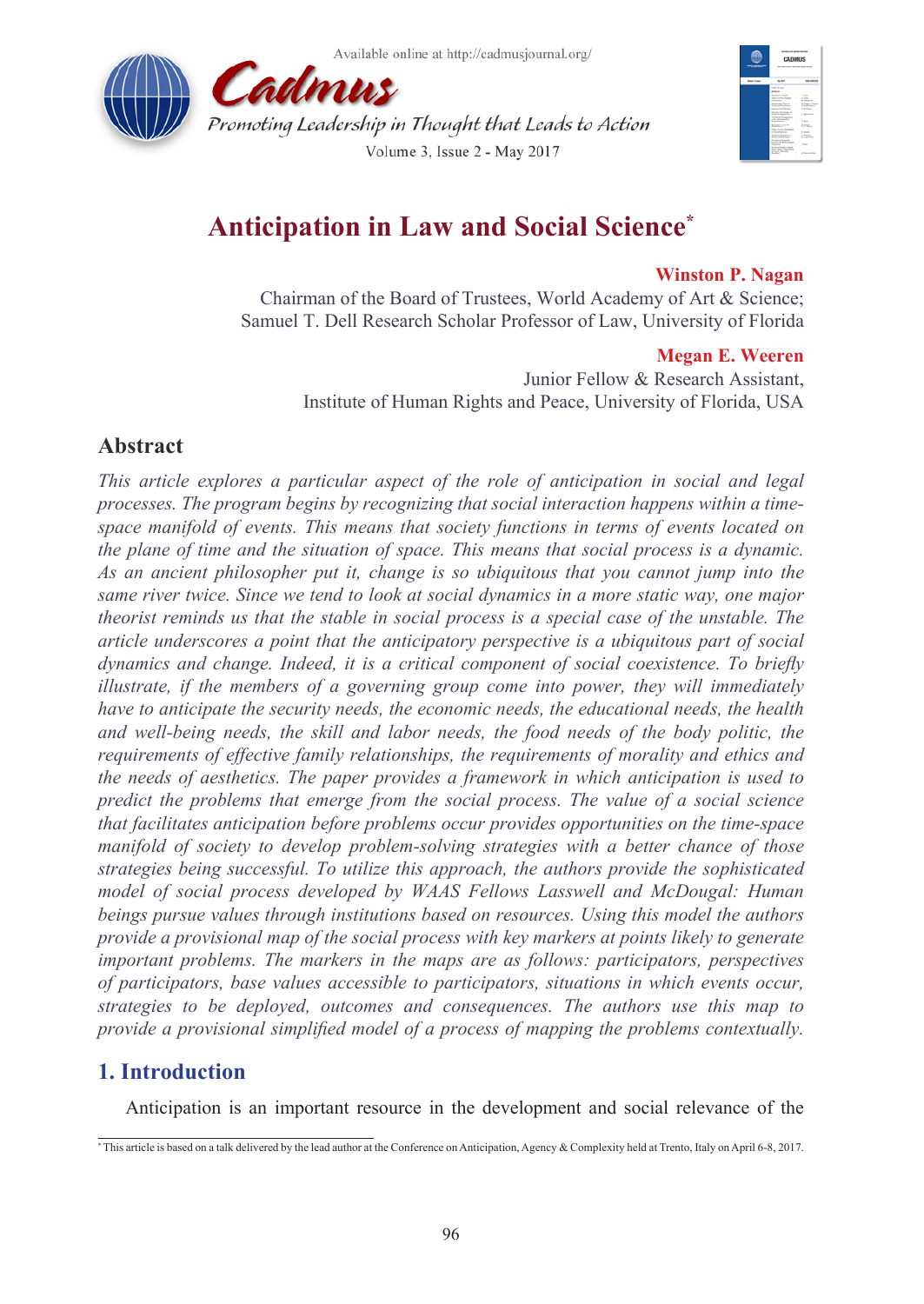practice of law. It is also an important goal or objective in the contribution that the social and political sciences make to the stability and endurance of the system of public order. Anticipation involves the capability of some systems to modify their behaviour on the basis of a model of the future evolution of the context in which they are rooted.<sup>1</sup> The study of the social and political sciences is, in general, to provide a scientific enlightenment about the foundations of the systems of public order that govern human societies.

*"The central issues are how to sustain a responsible process, to enhance the productive capacity of society including the full utilisation of its human capital."*

An important focus of the social and political sciences invariably is influenced by the role of power and the emergence of law as important components of the architecture of the system of public order. In this sense, the study of social and political sciences and the study of law and power are matters of intimate association. An important gloss on the notion of the science of society and law is the need to understand the nature of the public order as it is.\*

In this sense, the social sciences share with law the need to understand the state of law in society as it is. Both society and law work in the context of a time-space manifold of events of importance to both law and social sciences. The essential challenge of law and society, in this context, is the trajectory of these events in the time-space manifold of events which include conceptions that implicate the anticipation of future of bodies politic for both law and society. This means that social process is inevitably a consequence of the dynamism of the legal and social events that project their consequences into the future time-space manifold. However, no particular future is assured unless legal and social theorists build into their description and analysis of legal and social phenomena—at least a partial understanding of what those futures might entail. It is impossible to avoid the consequences of understanding the state of law and society without generating a concern for the anticipated future or futures of those legal and social phenomena. Indeed, in order to anticipate a projected public and legal order, we already encounter the prospect that description and analysis without a concern for contingent futures miss the point of understanding law and society; and what their anticipated future holds for the relevant universe of stakeholders.

#### **2. Anticipation: Problems and Social Process**

The above introduction suggests that we need to graft onto our conceptions and methods of legal and social process, a vital space for the role of anticipation in the evolution and development of these phenomena. This perspective is made more important when we consider that the study of any form of social organisation and law will generate certain outcomes which we designate as problems emerging from the legal and social processes. The importance of a problem-oriented gloss is that it gives social relevance and policy importance

<sup>\*</sup> For a detailed examination on public order in the context of international law, see McDougal, Myres S., Harold D. Lasswell, and Lung-chu Chen. *Human Rights and World Public Order: The Basic Policies of an International Law of Human Dignity*. New Haven, CT: Yale UP, 1980. Print.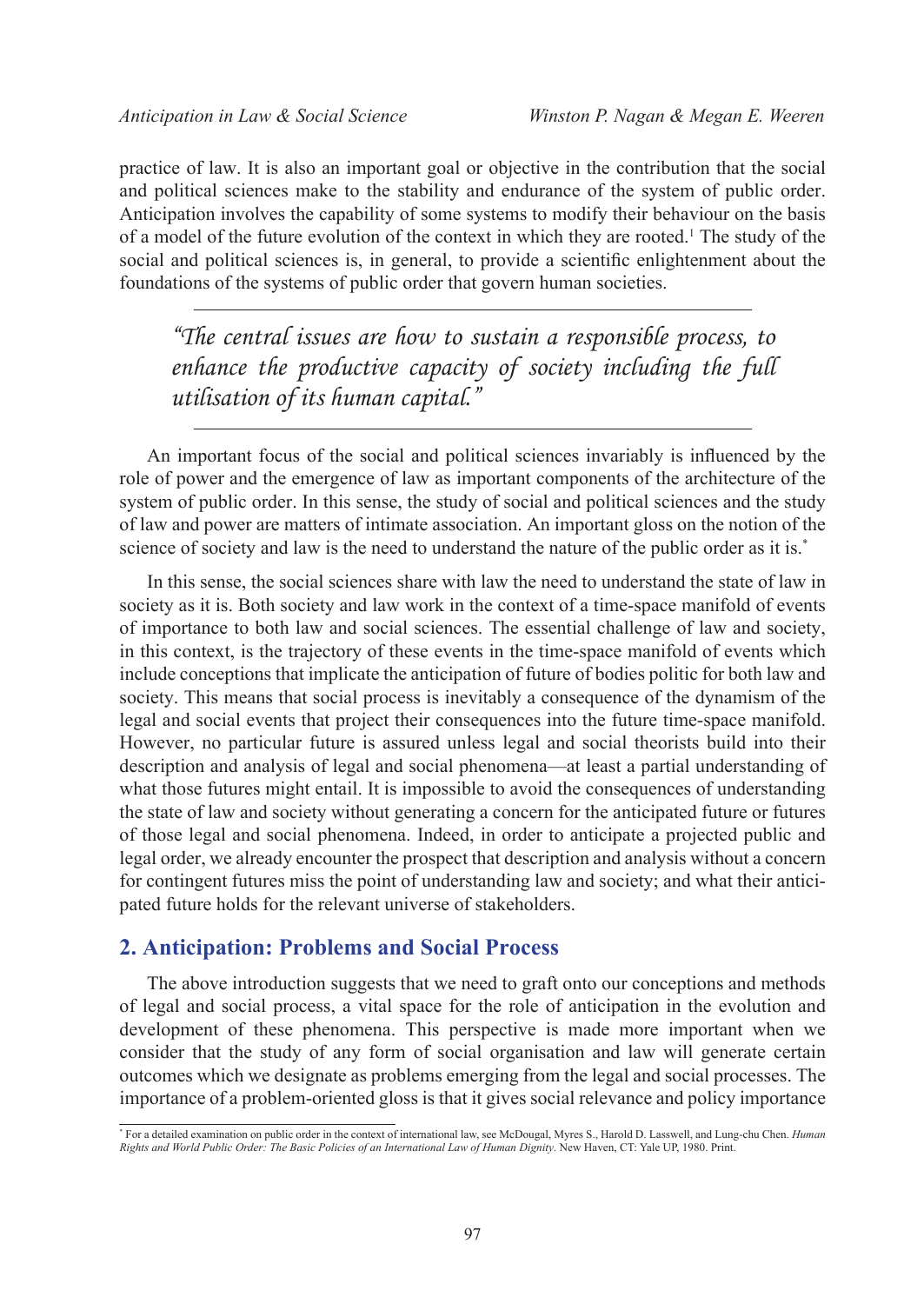to the capacity to anticipate problems before they actually occur. Additionally, problems themselves sharpen the guidelines that permit the anticipation of problems generated by problems on the plane of space and time.

Rather than being overcome by the specifics of a new scenario, agents look to substitute alternatives with activities they are accustomed to and act in certain ways that demonstrate a high level of predictability to putatively take in order to have a greater chance of anticipating the end result<sup>\*</sup>

The anticipation of economic security is another of the most important aspects of the health of the public order. Wealth is a critical base of power that may be used to secure all other values and institutions of importance. As a consequence, the anticipation of the prospects of economic security or insecurity is a critical factor that is implicit in studies of social and political science and law. The central issues are how to sustain a responsible process, to enhance the productive capacity of society including the full utilisation of its human capital. Optimising productive capacity generates the important anticipation of the fairest and just method of allocating the benefits that inhere in the system of productive relations. A critical anticipation of the optimal production and distribution of wealth is the anticipation that the stakeholders in the system will have maximal opportunity and capability freedoms.

Anticipation is progressively becoming the centre of modern discourse relating to a wide range of social and political issues.<sup>2</sup> Briefly, the importance of anticipating problems is a central and critical feature of good, responsible, and accountable governance. Virtually all bodies politic work on a notion that has to anticipate the emergence of certain problems. For example, all bodies politic have an actual or prospective anticipation of security problems. Anticipation permits them to examine problems in the light of realistic anticipated projections into the future and then plan for the contingencies of securities. These include size of the military, institutionalisation of intelligence services, coordination of law enforcement, investment in technologies of national defence, directing economies into situations where invention, production and distribution hold a proper place for defence interests.

Tavory and Eliasoph (2013) develop a guideline that analyses how actors engage each other toward their futures. They then classify forms of future-coordination into three distinct types—(a) **protentions**, or moment-by-moment anticipations that humans regularly fail to properly appreciate, (b) **actors' trajectories over time**, which progress in ways that are more or less culturally foreseeable; and finally, (c) **plans and temporal landscapes**, all-encompassing temporal orientations that humans experience as unavoidable and even normal.<sup>†</sup> By handling future-coordination in this manner, it is clear that the subtle choreography preserves agents' cooperative orientation toward the future while accepting motion, uncertainties, and missteps. Agents have to share a vision of a future with each other, even if done so indirectly—to be able to coordinate plans and/or action.

<sup>\*</sup> For a comprehensive analyisis on anticipation, see Riegler, A. (2003). "Whose Anticipations?" In M. V. Butz, O. Sigaud & P. Gerard (Eds.), *Anticipatory Behavior in Adaptive Learning Systems* (p. 12). Berlin: Springer.

<sup>†</sup> For a detailed classification of future-coordination, see Tavory, Iddo. & Eliasoph, Nina. Coordinating Futures: Toward a Theory of Anticipation. *American Journal of Sociology*, Vol. 118, No. 4 (January 2013), pp. 908-942 Published by: The University of Chicago Press Stable URL: http://www.jstor.org/ stable/10.1086/668646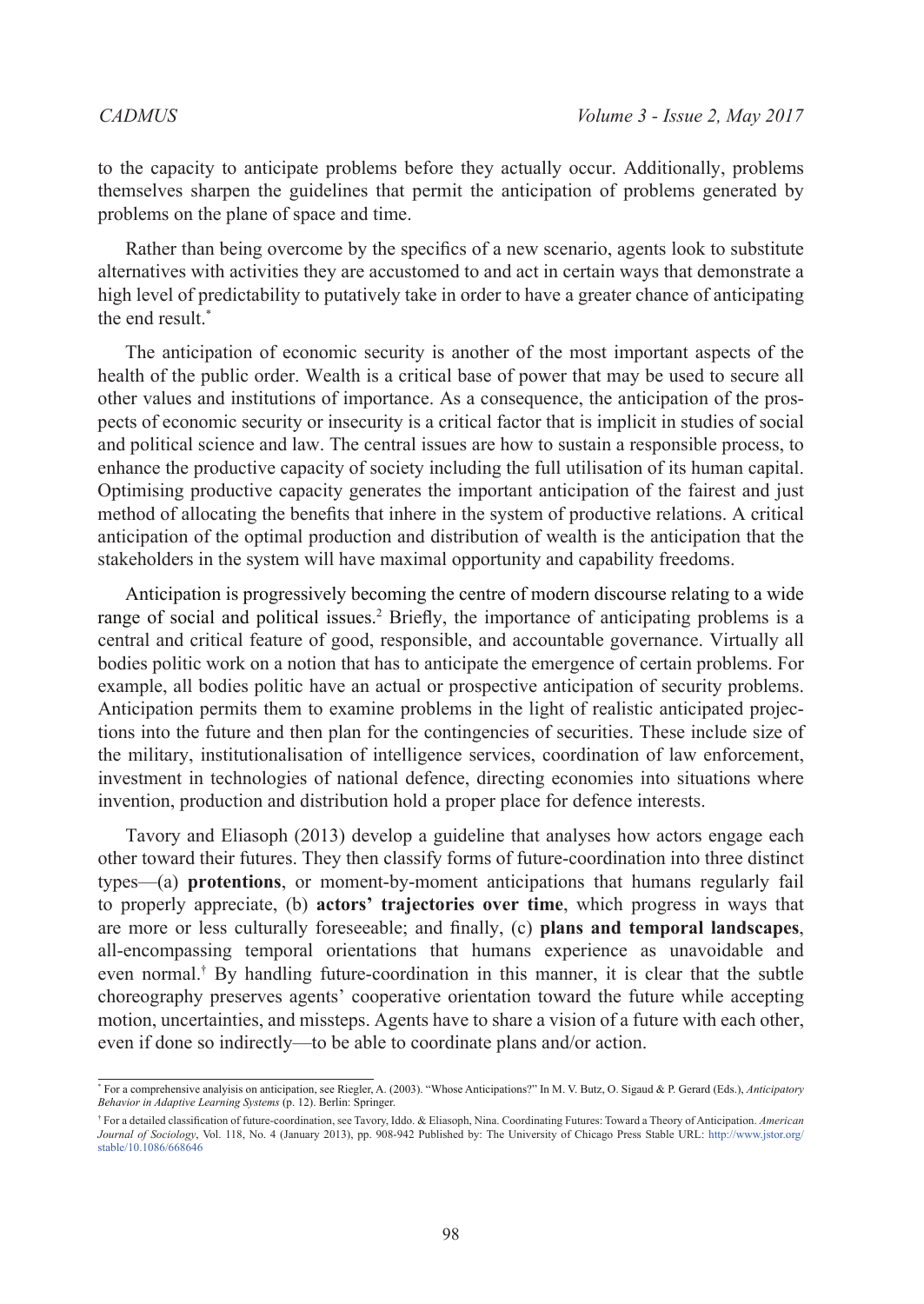The propensity towards greater levels of uncertainty seen in modern societies is reinforced by the interaction between non-concrete outlooks and the role of technology for communication purposes. Communication is now immediate and is also networked through the globe. Thus, the outcome of the unclear future prospects and the rise in the speed of communication are uncertain[.3](#page-9-2)

All bodies politic have an interest in food security; they must plan for contingencies that require sustained food production, storage facilities, for long-term food needs and interests, and thus anticipation will ensure adequate markets and state support to sustain food production. Bodies politic also have an important interest in health security. Bodies politic must anticipate the necessities for adequate health service and accessibility, problems of preventative strategies to improve health, and the anticipation of responses to health crises such as pandemics. Bodies politic therefore must anticipate the needs of the body politic in access to health and well-being.\*

One of the most important instruments for the development of human capital in society is the production and distribution of educational/enlightenment values. Depending upon the combined role of public and private education, the state must anticipate the effect of demographic growth, appropriate access to schools, technical training and universities to ensure the adequacy and preparedness of each generation of social participators.

Society must also anticipate the nature and distribution of economic skills in terms of its labour potential. Both the state and private sector must therefore be concerned about the adequacy of labour opportunities and values to sustain capital in a society; this requires an anticipation of labour needs and values and their distribution in the future. Because societies are not static in terms of their own legal and social structure, the state must be alert to the anticipated futures and the expansion and contraction of class stratification, gender stratification, ethnic stratification to ensure that opportunity freedoms are maximised and catastrophic disabilities which result in accelerated poverty are reduced. In short, the state must keep an eye out on an anticipated future of approximate equality and avoid aggressive inequality. Radical inequality and unemployment may be anticipated as net losses to the aggregate value of the body politic.

Bodies politic at least implicitly maintain an anticipated perspective that their continued future must enhance the loyalty, solidarity and patriotism of the participators in the social process. Since these values are rooted in the principles of affection and compassion, bodies politic generally have an interest in reproducing family forms that maximise affection and positive sentiment as the emotional bases of bodies politic which bring greater social and political cohesion to the body politic. The politics of affection† although understudied is nonetheless an important anticipation for the continued success of any rational social order.‡

All societies have some forms of religious, spiritual, ethical and moral experience to ensure longer term solidarity and patriotism. The state in general has an interest in the

<sup>\*</sup> For more information regarding bodies politic, see Grosz, E. A. (1995). *Space, Time, and Perversion: Essays on the Politics of Bodies*. Routledge.

<sup>†</sup> For an extended discussion of the politics of affect, *see*, Nagan, et al, *Human Rights and Dynamic Humanism*, Brill/Nijhoff, pp. 564-654 (2017).

<sup>‡</sup> A detailed review of the politics of affection can be found in Velásquez, Eduardo A. *Love and friendship: Rethinking politics and affection in modern times*. Lexington Books, 2003.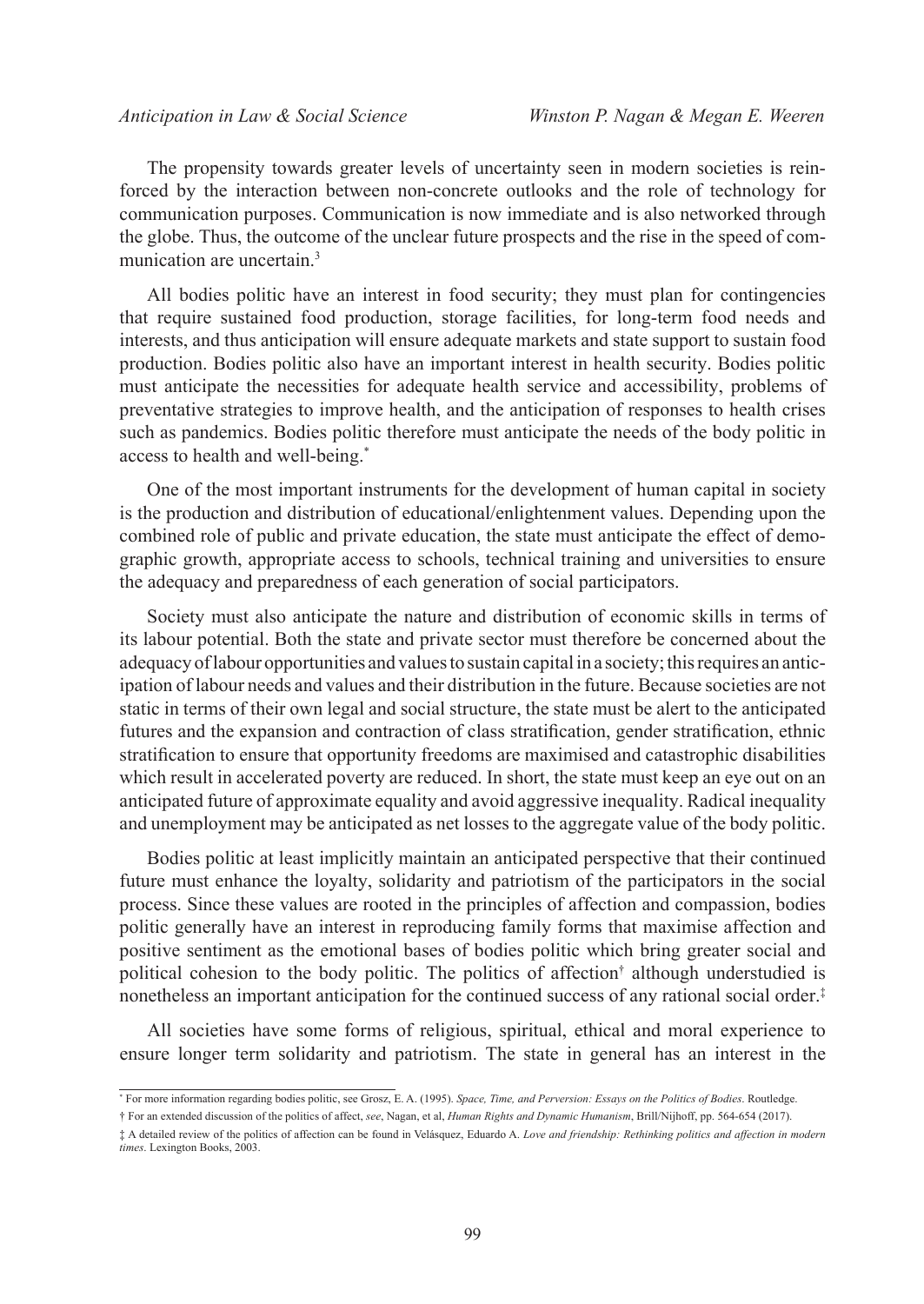reproduction of those moral sentiments that make ethics and morality a common experience of an anticipated future. Rectitude therefore is a widely embraced expectation that elites consider a necessary element of social solidarity.

Finally, the state and society exist in cultural forms and traditions with elements of creativity that embody the fundamental aesthetics of the society. It is difficult to imagine an anticipated future society with an absence of aesthetics. Therefore, society has an anticipated interest in the future aesthetic of the body politic as a mechanism of approaching an enduring commitment to the solidarity of the body politic. The relevance of aesthetics may be anticipated from the dynamics of social communication and collaboration over time. This will give us a clearer sense of the salience of aesthetics to the public order of the community. Aesthetics in the form of propaganda may be crucial in time of crisis or war and may also be a political tool of propaganda to mobilise particular interests in the body politic.

#### **3. Social Dynamism and Anticipation**

In all social relations, you may universally determine that human beings have needs, wants and desires. All humans come to social relations as an instrument of energy which, with varying degrees of success, they use to acquire values they need, want or desire. In seeking access to these values, they will cooperate with each other or they will engage in some form of conflict with each other. When they are forced to resort to conflict, the conflict is invariably about a valued thing that one participator wants and another participator denies. We can therefore anticipate that the state of any social organisation will generate outcomes of collaboration and outcomes of conflict. Outcomes of conflict may be resolved by forms of lethal conflict or forms of conflict resolution. In general, if there is anticipation of conflict, resolution is meant to be lethal, then it is important to anticipate the scope, scale and strategies of lethality that may be employed. Here the anticipation may simply be that the anticipation of conflict is a zero-sum game. One side wins. Those losers may have anticipated the loss and devised strategies for elite or group survival. The winners may have to consider an anticipated future where lethal conflict is diminished and where nation building solutions are needed.

The outcomes of conflict may represent a stalemate in which each side experiences losses and does not anticipate advantages from continued conflict. The key protagonists may have to anticipate a negotiated solution to end the conflict on terms that are mutually beneficial and then anticipate how power should be managed to represent an effort to identify the common interests of the parties. Here the parties may consider methods which anticipate the stabilisation of power relations, a fair distribution of power competencies.

The understandings may anticipate the evolution of a behavioural constitution in which the parties respect the agreed upon allocation of decision making powers in the body politic. The behavioural constitution may in turn anticipate the representation of constitutional expectations in a document. The parties may be realistic enough to note that the constitution may not necessarily abolish conflict.

The conflict may have to change in terms that are not destructive but produce results that strengthen the coherence and solidarity of the group as a whole. Such arrangements may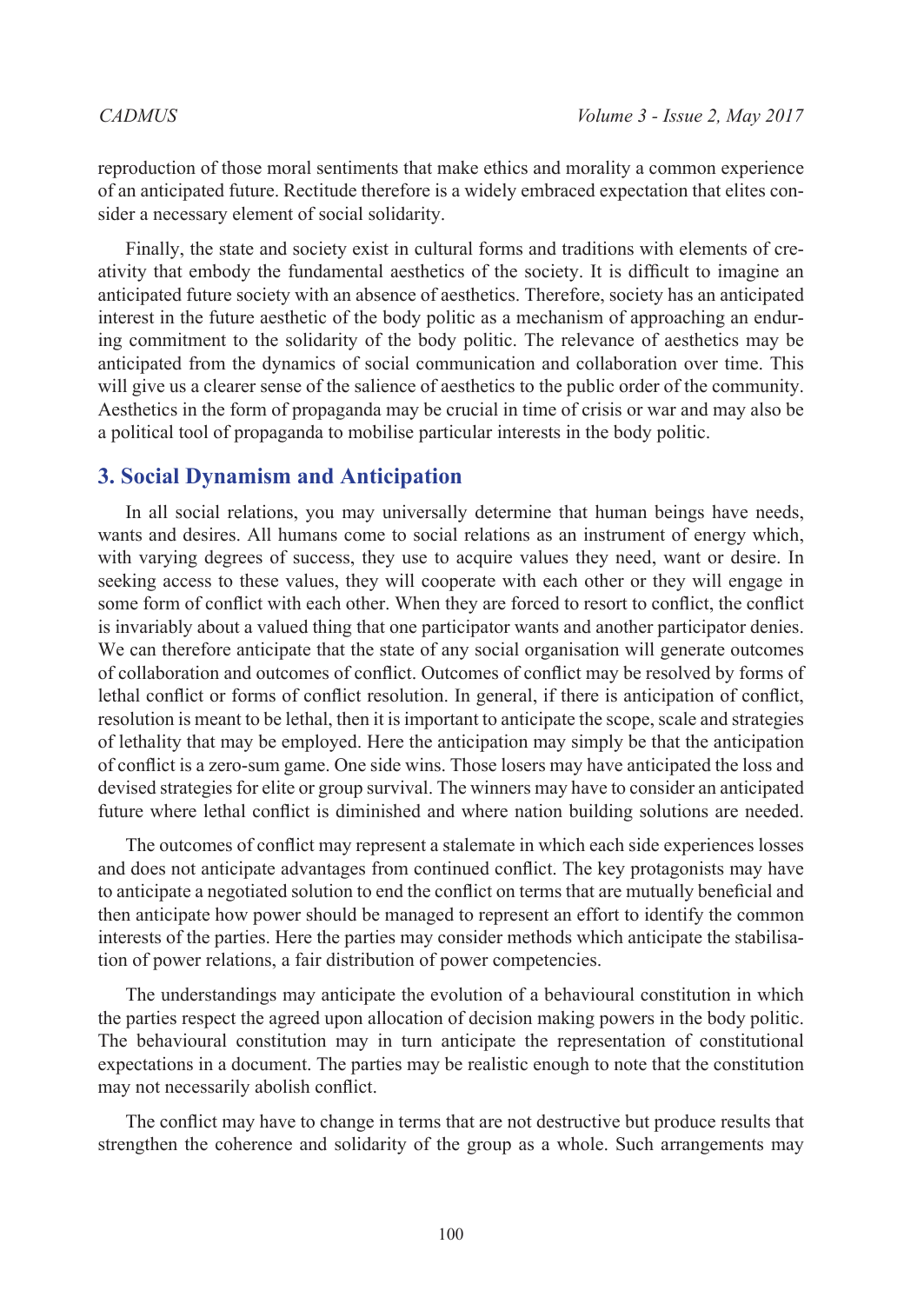anticipate institutions of dispute settlement which may include components of administrative justice, juridical forms of dispute settlement. They may anticipate non-judicial methods of settlement such as arbitration, mediation, conciliation, good offices, negotiation, as well as ad hoc methods to secure the pacific settlements of disputes. In terms of legal culture, the dynamics of legal culture are triggered by the value contestations between participators. When a participator seeks to invoke the law to secure his or her interests it comes with an anticipation of winning or the cost of losing. When a client seeks legal representation, the client is generally moved by self-interest and therefore wants a cleaner sense of anticipation of winning or the price of losing. Anticipation will deeply influence judicial decision making since a great deal of what judges and decision makers do rests on their sense of anticipation. Judges use many tools to provide themselves with the guidance that their trained anticipation will produce stability in expectation and an approximate sense of justice from the point of view of society, an articulate sense of the problems and conflicts that may be seen from a given context involving goals, trends, conditions, and anticipated futures. This underlines the importance of anticipating conflicts and anticipating solutions to conflict as a consequence of the anticipation of social and political science. In the case of both law and social science therefore the anticipated state of the public order as a consequence of scientific insight permits via a focus on problems the capacity to anticipate problems and build on that by anticipating solutions that the problems create.

Thus far, we have seen the centrality of anticipation in the evolution of public orders influenced by social sciences and law. We now must engage in a technical shift of focus. If we accept the fact that the problems generated by social interaction are problems that require authoritative responses, we are still left with the challenge of how to identify and predict problems with the help of scientific specificity. This requires a provisional map of social dynamics in which we can locate the specific problem outcomes with a specificity that comes from mapping the social process and mapping the problems onto the different phases of that social process.

The most elegant method of mapping the social process emerges from the work of Harold Lasswell, Myres McDougal and their associates. This tool of mapping they describe as a phase analysis for the purpose of the identification of problems with specificity in a specific contextual location.\* We summarise the phase analysis with a brief definition and a broader description. The conceptual basis of the phase analysis of mapping is as follows: Human beings pursue values through institutions based on resources. To develop this conceptual framework into a map, the following markers are used.

# **4. Mapping the Social Process and its Relevant Anticipated Problems**

- I. Identification of the **participators**
- II. The relevant **perspectives** of the participators

<sup>\*</sup> See McDougal, Myres S. and Lasswell, Harold D., *Criteria for a Theory About Law* (1971). *Faculty Scholarship Series.* Paper 2573. [http://digitalcommons.](http://digitalcommons.law.yale.edu/fss_papers/2573) [law.yale.edu/fss\\_papers/2573.](http://digitalcommons.law.yale.edu/fss_papers/2573) Also see Nagan, *Contextual Configurative Jurisprudence: The Law, Science and Policies of Human Dignity*, Vandeplas Publishing (2013).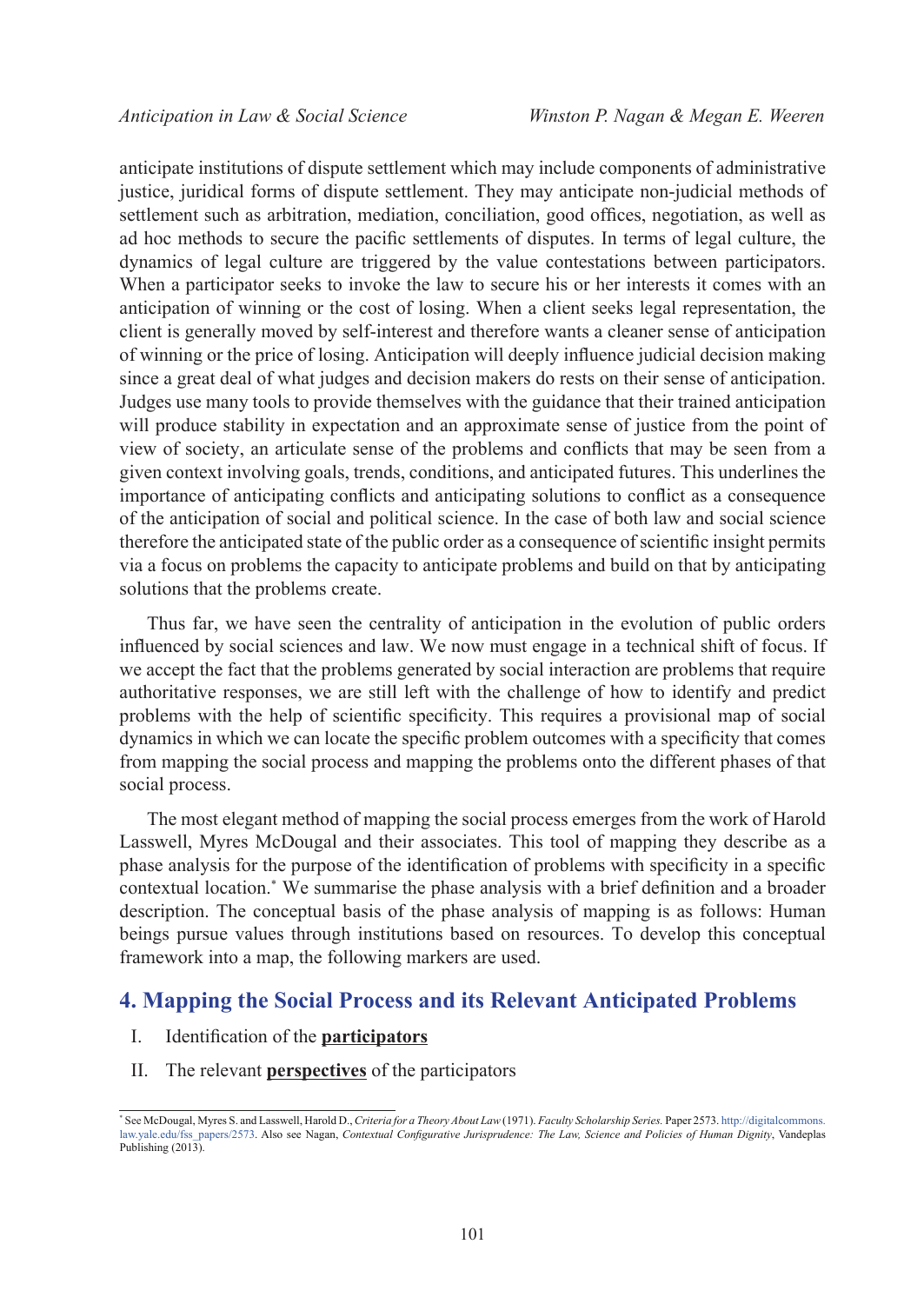- a. perspective of identity
- b. perspective of demand
- c. perspective of expectation
- III. **Bases of power** (all demanded values sought, power, wealth, respect, health and wellbeing, skill, affection, rectitude, aesthetics).
- IV. **Situations** (spatial, temporal, institutional crisis)
- V. **Strategies** (coercive and persuasive-economic, diplomatic military, pacific methods)
- VI. **Outcomes** (problems relating to 1 to 5 above)
- VII.**Effects** (where the problems are resolved, who resolves, how they are resolved and the consequences for the production and distribution of values for the body politic). Every one of the categories above will generate problems.

### **5. Mapping the Problems of Participation**

The problems of the universe of participators are as follows: who is included and who is excluded. The problems of inclusion and exclusion are the central problems of any political culture. In this situation, we can specifically and contextually locate the problem in a context of actual and potential stakeholders. The role of anticipation here is the expectation that exclusion will be entrenched, diminished or extinguished.

### **6. Problems of Perspectives**

Item II identifies the perspectives or psychological states of the participators. The specific breakdown deals with conflicts, deprivations or indulgences based on the essential identity or the ascribed identity to the participators. For example, refugees have diminished rights, citizens have maximised rights. Hence the problem of whether refugees may acquire more rights to alleviate their condition. Indicators of identity can serve as markers for value indulgences or deprivations.

The perspective of demand represents insights of ego-psychology. It is ego that demands access to values that ego needs, wants or desires. These can be identified as follows: power, wealth, respect, health and well-being, skill, enlightenment, rectitude, affection and aesthetics. When these demands are not met or there is deprivation, problems result.

### **7. The Anticipation of Problems as Value Contestations in Law & Society**

Above we set out a map that permits a contextual breakdown of the social dynamics in which each marker provides us with a key to the anticipation of the contestations about values, which contestations permit us to anticipate the specific value problems and their precise location in the map of legal and social process. What follows is a brief summary of the major value contestations that we might anticipate in any social process at any level of analysis.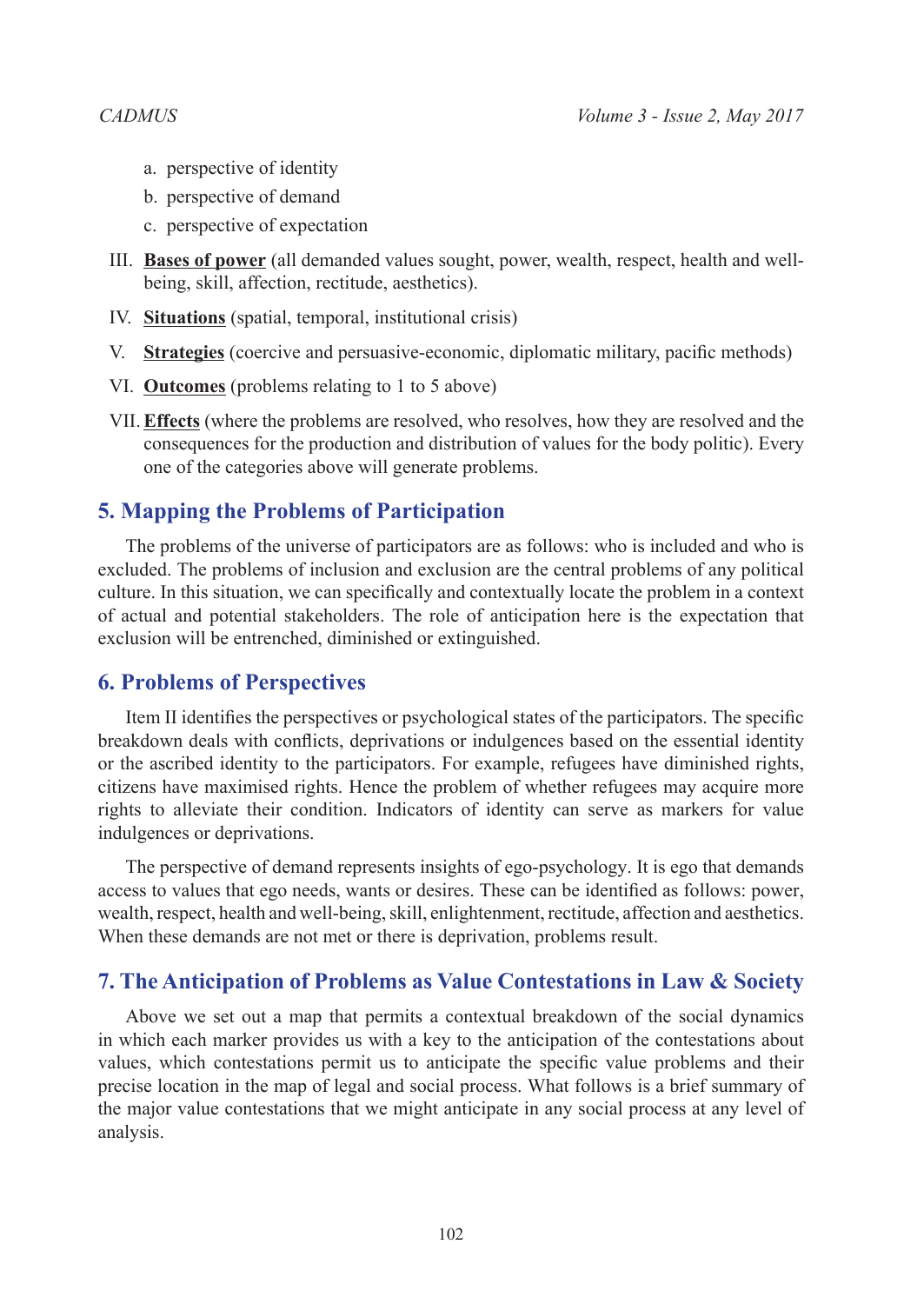# **8. The Problems of Conflicts about the Value of Power**

Here, we ask the reader to analyse the specific problems of power by placing them in the context of the markers that we have identified in the map.

### *8.1. Problems of power: claims to power and claims to depreciate power*

- The power claim to be acknowledged as a human being
- The claim to appropriate status of group affiliation (Nationality, domicile, citizenship)
- The power claim of minority groups to equality and dignity
- The problem of the freedom of access to participate in the system of power relations
- The freedom of choice for reasonable access to power and other value institutions
- Freedom of access to representations via global governance and diplomatic institutions
- Freedom from capricious incarceration, seizures and confinement
- Problems of maximising the access of rule of law protections for individuals
- The maintenance of a strong independent judiciary and independent bar and wide access to legal services

### *8.2. Problems relating to the autonomy of the individual and basic respect*

The value of respect is often viewed as the most fundamental value incorporated in the principle of human dignity. The problems therefore of the reduction of respect have a fundamental quality to them. The following are the anticipated problems of the production distribution of respect. The central problem concerning the issue of respect is whether the freedom of choice to fully participate in all the value institutions of society is respected or diminished.

- Freedom of choice to take part in all value processes
- Equal opportunities, freedom and the replacement of invidious discrimination
- A central value of respect is the recognition of a person as a contributor to the public interest
- Liberty of choice about the following:
	- » Optimal involvement in shaping and sharing respect
	- » Opportunity freedom to achieve realism in expectations
	- » Opportunity freedom of access to institutions
	- » Ensuring all are respected during crises
	- » Opportunity freedom from forced labour, violence and terrorist activities

#### *8.3. Problems relating to enlightenment*

- Optimal achievement in the aggregate sharing and shaping of enlightenment
- Provision of access to enlightenment for all
- Non-discrimination in procurement, usage and communication of knowledge and information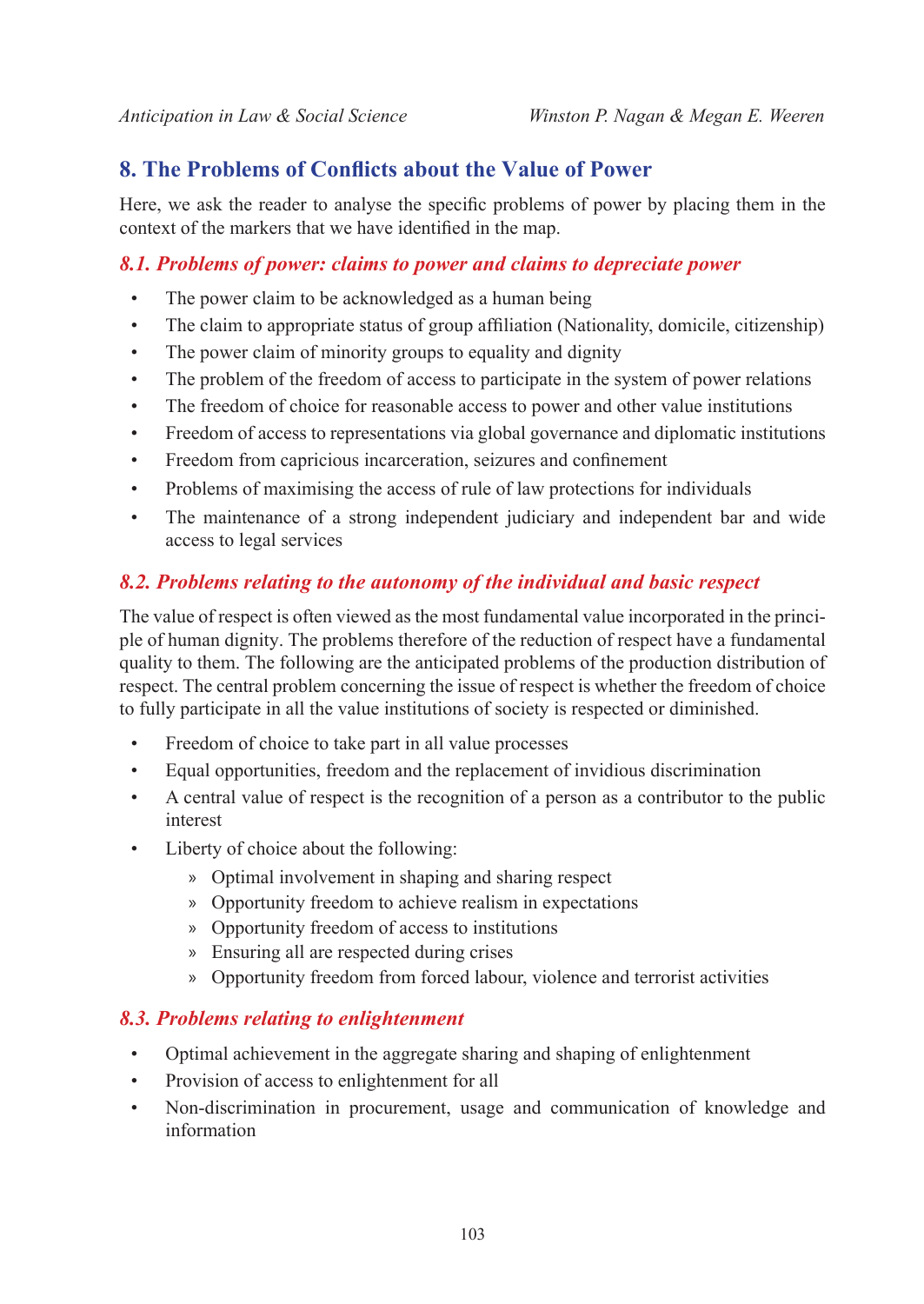- Immunisation from biased communication
- Immunisation from deprivations of enlightenment inconsistent to crisis
- Opportunity freedom of assembly of appropriate resources for enlightenment
- Freedom from censorship, indoctrination and distortions

# *8.4. Anticipated problems relating to well-being*

- For ideal influence and sharing of well-being
- For essential and core levels of safety, health and comfort
- For compassionate euthanasia
- For general contribution in realisation of bodily and mental health and growth
- For continued existence and development
- For an atmosphere favourable to survival and development
- For freedom to acceptable well-being and other value institutions
- For availability of state support adequate to defend and fulfil demands for well-being
- For freedom to receive or decline medical service
- For the use of genetic engineering

# *8.5. Problems relating to wealth*

- For preservation of high levels of efficiency
- For essential levels of benefits from the wealth process
- For experiencing benefits on the basis of input and compassion
- For liberty to take part in the wealth process
- Liberty to accrue resources for productive purposes of the public interest
- Freedom from profligate use of resources (sustainability of values)

# *8.6. Problems of labour and skill*

- For ideal aggregate in attainment and employment of skills
- For additional acquisition in terms of talent and emotional energy
- For acquisition of a basic minimum of skills pertinent to actual sharing in all value processes
- For prospects of having talent recognized
- For opportunity to procure skills and utilise them without discrimination
- Freedom for right to use institutions specialised in skills

# *8.7. Problems relating to affection*

- For an ideal aggregate in moulding and sharing of affection universally
- For basic recognition necessary for individuals to obtain the motivations and capabilities of functioning effectively in shaping and sharing values